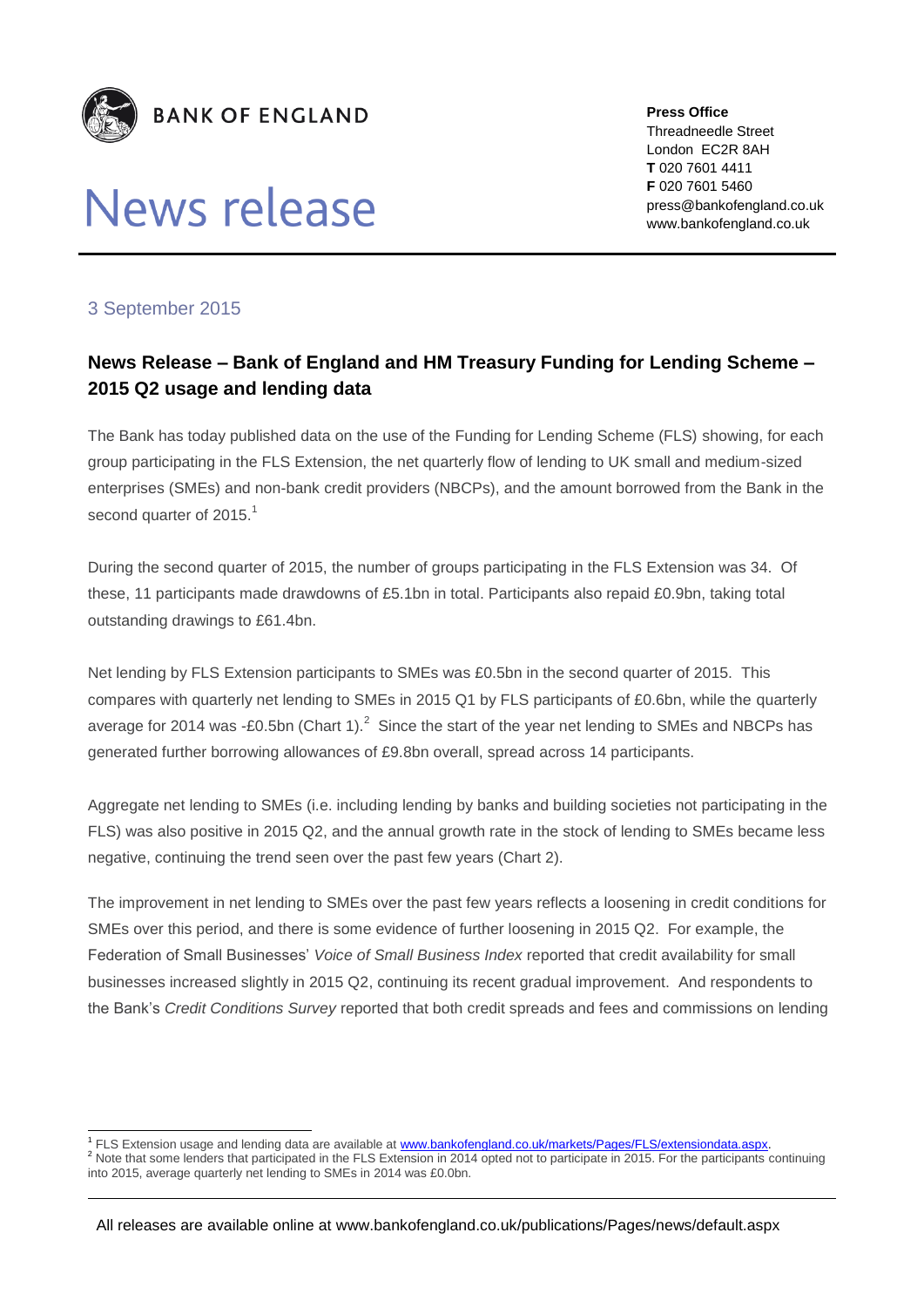to medium-sized companies had fallen significantly in 2015 Q2, although they were little changed for small firms. Improvements in credit conditions over the past few years in part reflect the substantial falls in bank funding spreads that have occurred since the launch of the FLS in 2012 (Chart 3).

### **FNDS**

### **Note to Editors**

1. Under the amended FLS Extension, participants retain borrowing allowances earned by lending from 2013 Q2 to 2014 Q4, and are able to earn further allowances by lending to SMEs and NBCPs in 2015. Lending to SMEs is encouraged by allowing participants to draw £5 in the Scheme for every £1 of net lending to SMEs. Participants in the FLS Extension are able to make drawdowns up to the end of January 2016.